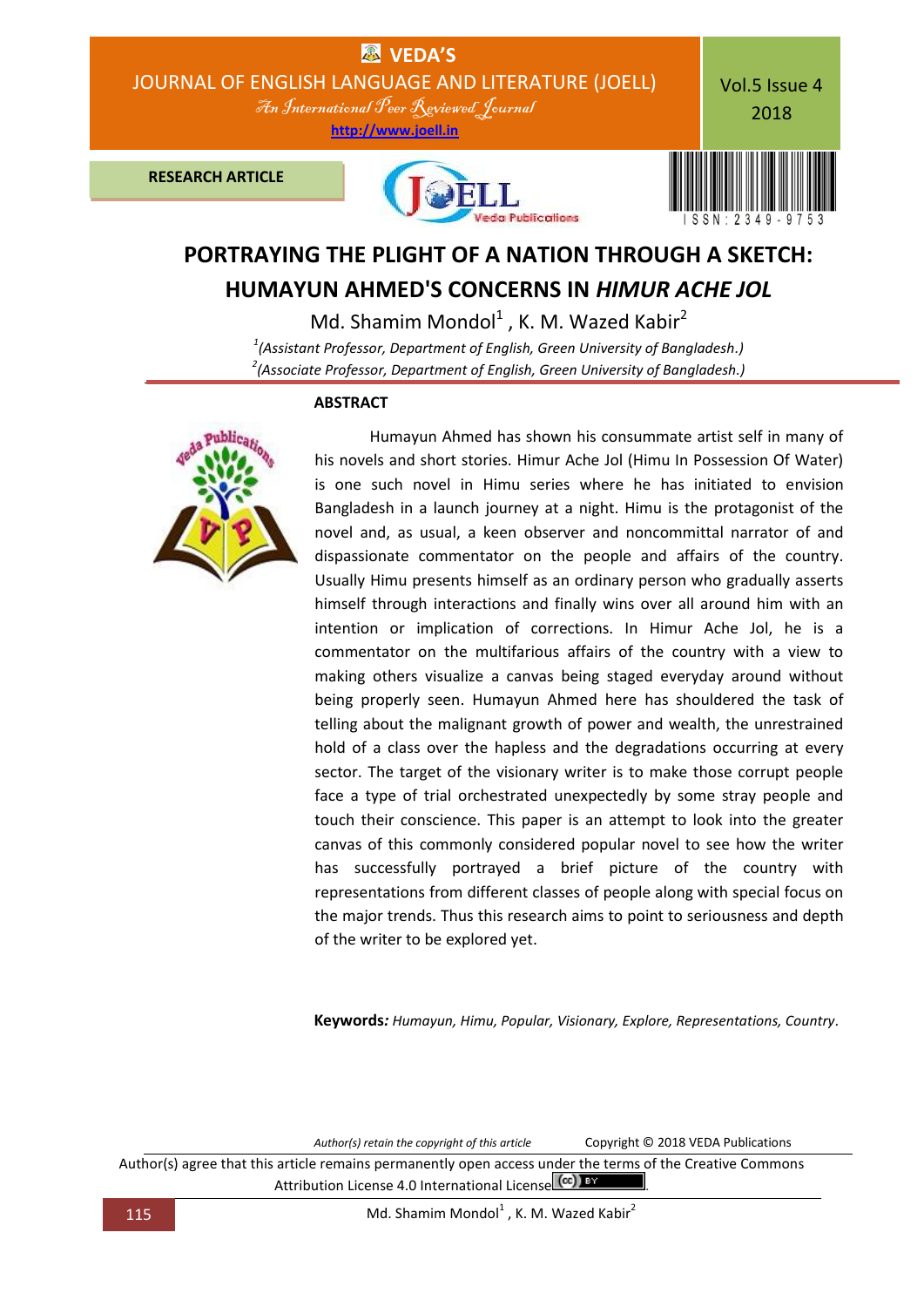Vol.5 Issue 4 2018

#### **INTRODUCTION**

Humayun Ahmed as a super prolific, unprecedentedly creative and extremely popular writer has been highly successful in writing fictions in a language of his own, creating several characters ever most popular in Bangla literature, expanding Bangladeshi readership and extending the dreams of the youth in a literary career of about forty years. Murshid (2012) observes, Humayun Ahmed "is the most widely read writer in Bangla literature." (95). He was born in 1948. He started writing poems in his school days. But he emerged as a major writer in Bangladeshi writer with his debut novel Nondito Noroke (In Blissful Hell) published in 1972 which earned him critical acclaim from the leading scholars of the country and popularity among the youth. He, however, wrote Shankhonil Karagar (Blue Conch Prison) first in 1969. Both these novels were written when he was an honors level student of the University of Dhaka. He was awarded the highest literary award of Bangladesh Bangla Academy Literary Award in 1981 with only four novels to his name and the highest state honor the Ekushey Padak in 1994 for his contributions to literature. He never looked back and continued writing till the last days of his treatment for colon cancer in the USA. He penned over two hundred novels and about hundred short stories along with travelogue, memoirs, autobiography, columns and poems with unprecedented popularity. "His popularity surpassed even that of Sarat Chandra Chattopadhyay to many folds." (Naser, 2012, 32)

Among his novels, Himu series based on an apparently vagabond character, Himu constitute a significant chunk. The series started with a novel titled Moyurakkhi in 1990. It includes total twenty five books with the last one published in 2011. In the very first book, the writer introduces us to his bringing up and personal traits. At his childhood, he was under the strict supervision of his psychopathic father who wanted to make him a great man through training. To do so, he was trained never to be bound by love, affection or illusion of practical life. He was named Himu or Himalaya so that his heart "becomes as large as the Himlayan" (Moyurakkhi, 30) and still can be touched. To deprive him of motherly affection, she was killed when he was born. He was

gifted a bird at his tender age and that was killed only to make him harder. His father left the riches of almost a land lord father and the family and died when Himu was nine. He made sure at his death bed in a clinic that Himu would be brought under the guidance of the maternal uncles who "are evil spirited and he will learn much in their company." (Moyurakkhi, 32) His intermediate passed father who had interest in oceanology, astrology left him several advices to follow. He grows to be a man without any bonding and back pull. He wears yellow punjabi without any pocket and lives a vagabond life. He walks endlessly barefooted and with no profession. Often many people respect him as a spiritual person, a great man. He declares without reservation, "I am not a great man. I tell lies consistently. The sufferings of the helpless don't affect me." (Moyurakkhi, 27) He feels that a great man is the person whom no dirt can even touch. He doubts, "Has such a person ever born on earth?" (Moyurakkhi, 29) He remembers Tolstoy who raped a girl of thirteen years and confessed it. He has read the life of the great men which could not attract him. He, however, acts like a great men sometimes and feels that he does well in that role. But the character grows into the keenest observer of the disparities and discrepancies of the society. With Himu as the protagonist, Himur Ache Jol was published in 2011. The novel focuses on a broader perspective of Bangladesh and the writer in that small canvas showcases the current affairs and probable consequences. With his consistent presence in all the books and imagination of the youth of Bangladesh, "Himu is the most popular of all characters by Humayun Ahmed." (Choudhury, 2012, 360)

#### **LITERATURE REVIEW**

Often the studies about Humayun Ahmed and his writings focus on his overall achievements. The critics are more interested to talk about the strength of the writer and his contributions in general. And almost all the leading critics and litterateurs of Bangladesh have their observations about him. Almost all of them feel that Humayun Ahmed's greatness as a writer lies in the fact that he located himself in his time and could understand the vive of it and transform them artistically. Anisuzzaman (2012) evaluates thus, "We don't have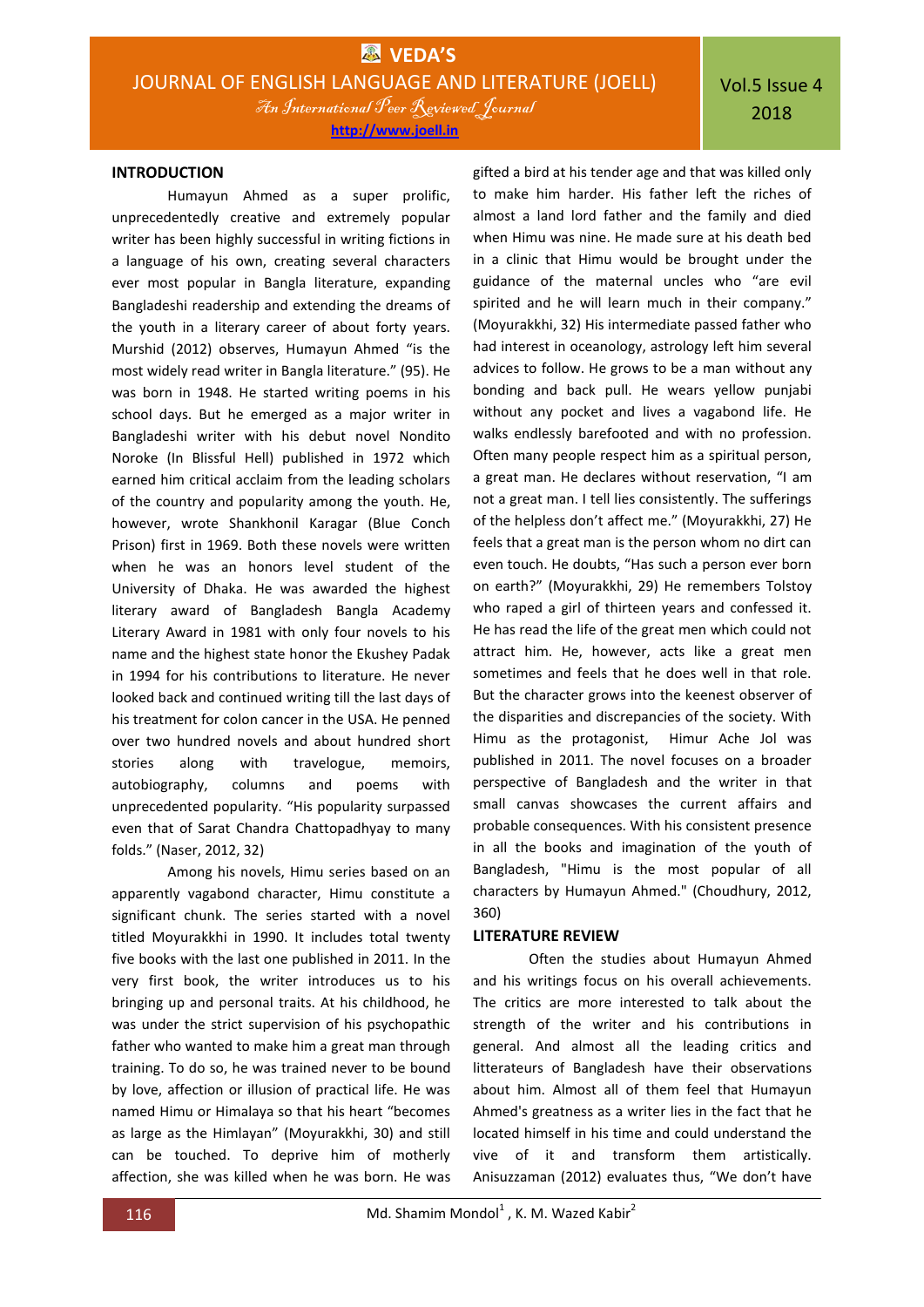an iota of doubt that Humayun Ahmed will stand the test of time. The reason is he has successfully stirred his time. He has mainly talked about the contemporary life... He could discover the extraordinary in the ordinary people." (5) All his writings have always advanced positivity, but often the readers missed those attempts of the writers. Syed Shamsul Haq (2012) puts, "I can see three lights in the depth of Humayun Ahmed's writings: truth, purity and beauty. These three lights have enlightened his stories, novels, travelogues, memoirs, even the light hearted writings. But it is true that his readers remain busy with discovering entertainment through simplicity instead of that light." (382) He, however, knew his responsibility to the society clearly and so he had to pay attention to it and he did it to the best of his capacity. Anisul Hoque (2012) thinks, "In this luckless country, a writer can't go as he wishes, he has to shoulder the responsibility of the society and the country. It was his destiny." (31) With that responsibility, the writer has portrayed the character of Himu and developed him in the books for years in such a manner that "He has grown into a spokesman for unveiling the inconsistencies and obscurities of the social realities through fun and sarcasm." (Choudhury, 2012, 361) Through the character, the writer has showed his commitment to the society and in doing so, he showed rare courage too. Anisuzzaman in his essay "You Will Remain Silently "observes, "The courage he showed in writing Holud Himu Kalo RAB (Yellow Himu, Black RAB) is rare and dangerous too-without commitment to the society, this type of book can't be written." (24) This study is an attempt to look into the strength of the writer to dive depth into the society and the people with an intention of corrections with reference to Himur Ache Jol.

## **ENVISIONING BANGLADESH IN** *HIMUR ACHE JOL*

In Himur Ache Jol, Humayun Ahmed presents a mini Bangladesh with representations from the major classes of the society who apparently are the players in different capacities at different levels. Through those characters, he has explored Bangladesh inside out, exposed the lurking ills and evils unreservedly and has very realistically left the readers in an uncertainty only with little implications of brighter possibility and prospects lying in the unity, and that is possible through leaving behind the rotten past, utter degradations and deplorable divisions. The writer as a conscious citizen of the country with a sensitive mind has responded to the stark reality and embarked on a brave task of making deepest possible observations and terse commentaries. And the intention is traced thus by Rahman (2012), "His thought was dedicated to the welfare of the countrymen." (168)

Humayun Ahmed is generally recognized as unrivaled popular but often shelved as cheap and recreational of writer. But he has lot of gems yet to be explored with the implications. The novel in study is presented in a small canvas, but the writer has successfully portrayed Bangladesh with an intention to expose the ills and show urgency to address them in a concerted manner. Himur Ache Jol is thus one significant work of Himu series but one among the least discussed novel often bypassed by the critics and readers. But Humayun in this novel in his own reticent and terse style has endeavored to depict whole Bangladesh and the major trends and practices in the country at a night. The story is set in one launch from Saderghat, Dhaka to Barishal. By assembling the passengers from different strata of the society, he has presented Bangladesh with remarkable representations.

The story is woven together thread by thread as a part of journey from one part of the launch to another while Himu meets or sees different people representing different generations along with their tendencies. To unfold the story, the writer has Himu, a passive and occasionally active traveller on the launch who has chosen for himself a vagabond's life though he surely has the zeal and personality of a great man caring none and nothing for his own interest, fearing no situation, however, may be the gravity and delving nowhere whatever may be the temptation. A boundless bird life he lives but has chiseled a great human life for himself furnished with illusion free personality enriched with boundless knowledge gathered from extensive study of books on science, religion, health, psychology, astrology, biography, armored with humility, tolerance and sympathy and blessed with very high and rare ESP. Being a solid human, he is never prone to show and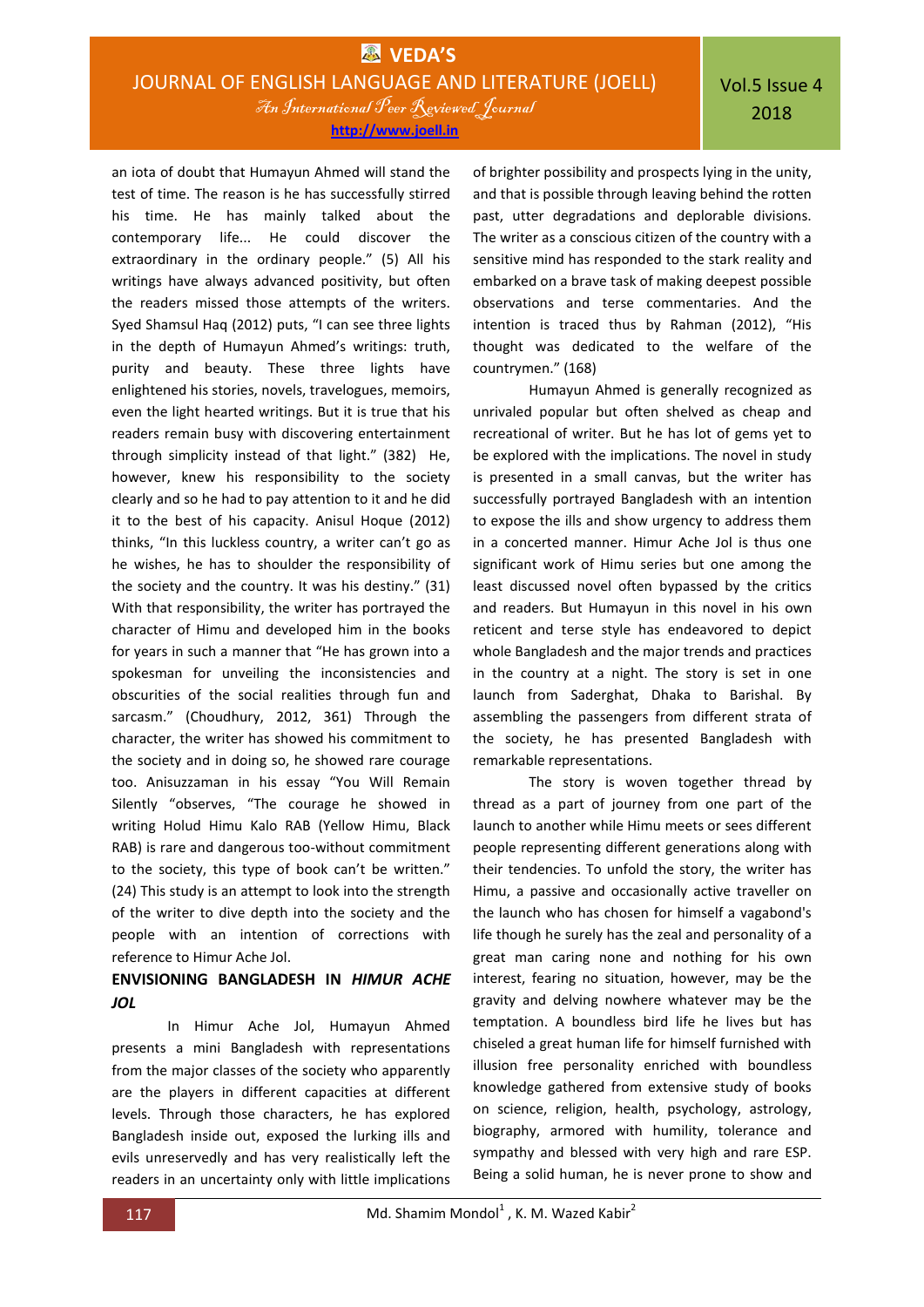assert his worth, rather he plays with haughty assertion and hollow high sounding people to see their length and they always end up in mess with Himu who turns to be the solver, rescuer, setter of standard both physical and moral. Consequently all around inarguably preserves for him the most special and highest space. This Himu on the launch is the fittest traveller in the mini-Bangladesh. At first, he is introduced in sleeping condition in open space shivering in cold earning sympathy from a beggar. The beggar tells him, "You were suffering in cold, that's why I have draped your body with my chador. New chador, my son-in-law bought it for me." (262) Thus the writer preserves the space for humanitarian salt in the heart of the marginal.

Himu is to go around the launch and he himself introduces, "Let me see the launch around. Geo-tourist Ramanath. Launch tourist Himu." (266) This wandering around the launch is like going around the lanes of the country to face people from different classes and positions. He moves to different parts and meets different people. The story keeps rolling and unfolding Bangladesh in the Humayunian way of humor and humility. And Himu in his every step touches the core and unveil what should be revealed. Hasan Azizul Huq, a renowned writer of Bangladesh thinks, "Any literary work almost like cobweb remains entangled with everything of politics, culture and society of that time." (Interview with Anupam Hasan 11) Humayun Ahmed also goes with this understanding as he has tried to showcase his time and the society with its different dimensions. In lieu of showing gratitude, Himu demands two taka for taking tea. The old beggar gets confused and wants his chador back. Himu says, "Now it's digital Bangladesh. Nothing is returned if it gets out of hand." (263) The obvious criticism of the corruption of the people having power and the practices in the name of digitalization is clear here. Himu threatens him, snatches five taka note and strides forward. In reply, the man says nothing, rather, "The old man with wide open eyes continues looking at me or the chador. I saw from distance, his lips are quivering. Perhaps he is reciting dua." (263) Himu thus points to the power practice of the country where the more privileged often strip the deprived of the least amenities they afford.

The launch is of three stored. In the second story lies the tea stall with food items. The items are written with chalk in a black board but the price list is not there which facilitates the seller demanding more depending on the situations which shows the moral bankruptcy of the businessman from lower level to the higher. Two young boys are having tea and one has a mobile phone at hand and, "The mobile has got some nasty video clipping. Both are watching with interest and they are suppressing their laughter when in the verge of laughing like a fox. They are looking back and forth" (264) and one says, "We are watching private thing." (265) The porn addiction of the young generation is shown with one stroke. They confess that the video is of a girl named Sultana of class nine from their locality and she strips her clothes playfully in front of the camera. The sexual perversion taking silently in the society is again been portrayed with care in the text. While taking tea, Himu asks them if they get the scent of camphor in tea and they reply in the affirmative. He explains the reasons to them that dead bodies are preserved with tealeaves mixed with camphor. "For the herbal quality of tealeaves, dead body doesn't get rotten. Those tealeaves are then sold at a very cheap rate. Tea made from tealeaves used in preserving dead body gets the scent of camphor." (265) Thus he shows the extent of malpractices even in the food items by the businessmen. The two boys get angry and prepare to beat the man. One says, "I f I don't break this bastard's nose, my name is not Shakur. My name is Kukur (Dog)." (265) This Shakur is a criminal who was caught and handed over to the police by the local parliament member. He handed the OC twenty thousand taka and got free. This divulges the extent of corruption of the administration and helpless of the people. However, the double standard and hollowness of the youth and their hypocrisy are explicitly portrayed here. They are forgetful of their own but interested in other's morality. Humayun has set out to portray a society where rottenness has grabbed from the upper state to the lowest.

He goes to the backside of the launch and introduces himself as a journalist of Kaler Chitkar (The Shouts of The Times). He finds there a man named Pir Habib Kutubi who is being taken from Dhaka Central Jail to Barishal Central Jail to be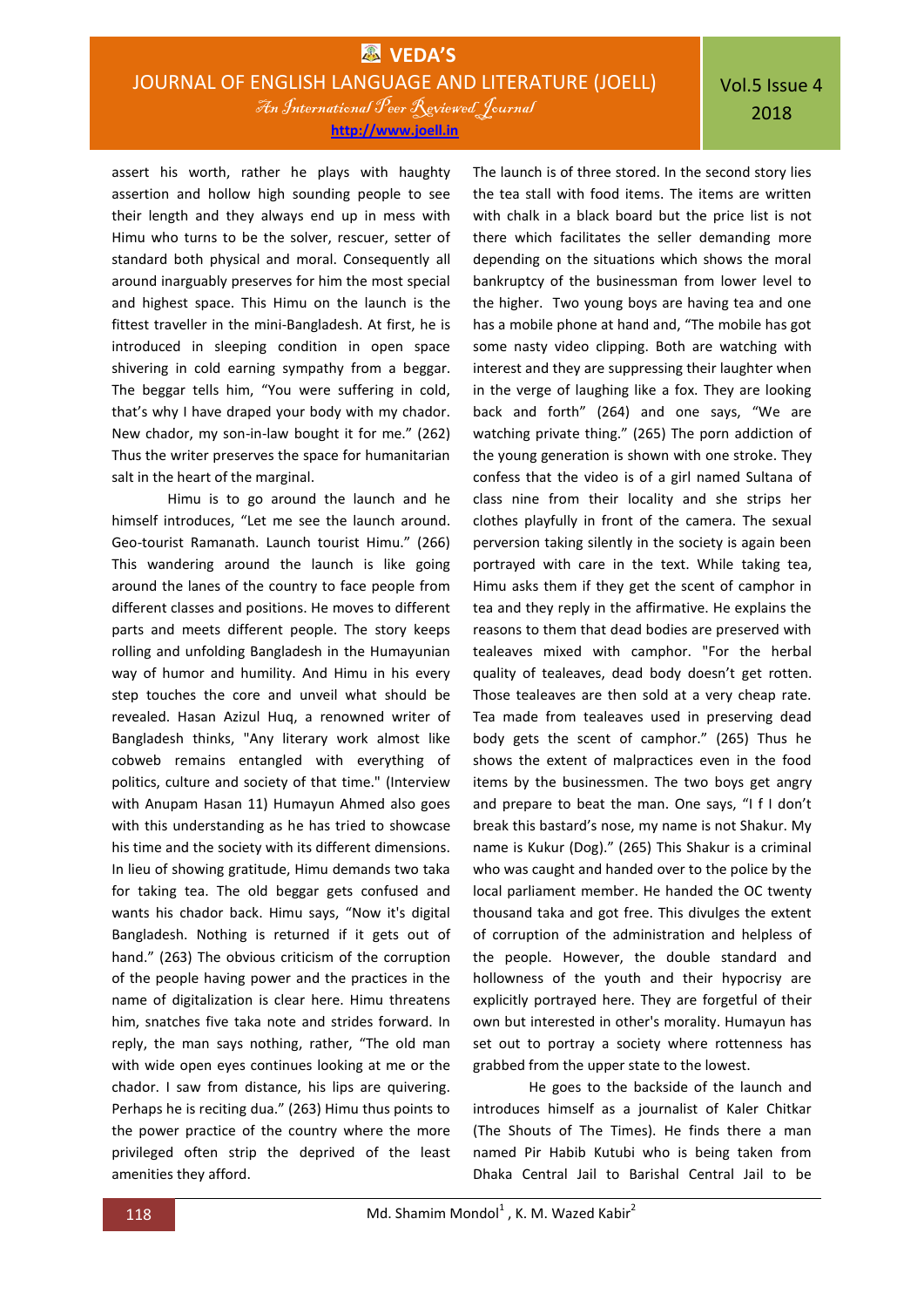Vol.5 Issue 4 2018

hanged for the killing of his two wives and sister-inlaw surrounded by police. He says, "My pet Jwin Kafil did." (268). He has over thousand disciple and followers among whom "there are judge, advocate, and parliament member. There is one state minister." (267) He is not anxious, recites verses from the holy Quran and gives others teachings. This is how religious faith has been exploited by the criminals. The criminals are often keen observers and can assess situations. He entertains Himu to the irritation of the police. While Himu leaves, Kutubi says, "Wherever there is hue and cry, there are the journalists. Where there are killings, there is the police, where there the names of Allah, there is Pir Murshid (Mentor). Where there is wine and women, there are the mediators." (270) This is one Humayun's technique of making harsh but factual statements by those whom others generally neglect. Himu moves hearing a hue and cry. A young man of seventeen /eighteen has snatched two lac and forty six thousand taka from a betel leave businessman. The whole amount has already got passed to the Ansar members who "are contriving to eat up." (270) Others along with the OC, Shakur are not sitting idle. So the owner may get back, but a little amount. The writer was never shy of his responsibilities towards the society. He in his life was not a detached man from the social crises, rather he was present with his commentary and writings in addition to this delineation in the books. He even participated in hunger strike in Shahjalal University when his bungalow in Nuhashpolli was burnt by the miscreants. Naser (2012) records the incident thus, "The whole bungalow was burnt to ashes with a huge collection of books and expensive furniture." (33) Here also he dares to expose the two major political parties. Himu asks Shakur if he will take a small amount. He replies, "Why should I take another person's taka? It would make sense if I were involved in Chatra League or Chatra Dal. They have their right in anyone's amount." (271) A simple statement by a man who himself is involved in extortion underpins the facts in student politics of the major parties in Bangladesh. The courage the writer has shown here by mentioning two parties is rare and exemplary. The scenario here also clarifies the vicious circle of crimes in the country.

A grave situation emerges as the launch gets stopped. The situation aggravates as "the helm of the launch had broken and the engine has gone out of order." (273) The serang is suffering from severe fever and nobody is there to take the launch ahead. Hablu Mia is the supporting hand who is taking care of the serang. This is clearly the indication to the country where the country itself is groping in the darkness in absence of capable leaders and concrete directions. The generator too gets off as its capacity is not much. The sky gets covered with dark clouds and storm may ensue at time. In the launch, there is the launch owner's youngest son who is expected come forward. "He is involved in antisocial activity. In addition he is drunk. There is a girl in his cabin." (274) It looks like Bangladesh which is despite having potentials is groping in no definite direction. Even in that situation with lurking danger, people are on their usual way. Himu gets back to face a decent, educated and beautiful girl named Trisha who is doing her PhD in University of Washington in Physics and is on her way to Borguna, her maternal uncle's house. Being frightened, she invites Himu to her cabin. He introduces him as a cleaning staff. Still as she asks of his identity, he says, "Man is searching his identity after he has got sense, still he is to attain it. The day he will attain it, that day all knowledge will come to an end." (277) She even proposes to her in that danger. She informs Himu of a couple in the adjacent cabin who are making peculiar sound. Himu tells her the fact, "They are not husband wife at all. They have rented a cabin for antisocial activity. They will pass the whole night enjoying." (278) At Barisal, they will not get down and next night they will get back to Dhaka. And this kind of arrangement is common in launch which shows the ills of a society from the core. Later Ator Mia kicks open that cabin to find an old man with withered body named Rashid Khan. He is a garment businessman and is found with a naked girl. He threatens to kill Ator, tries to contact his goons, but stops after getting Ator's real identity. He also informs her of Dr. Zillur Khan, a professor in a private university of Dhaka who has rented a cabin for a girl student named Sima. But she has been snatched away by the launch owner's son. He mistreats Himu and uses nasty language. Ator Mia rescued Sima. He also manages a pistol from the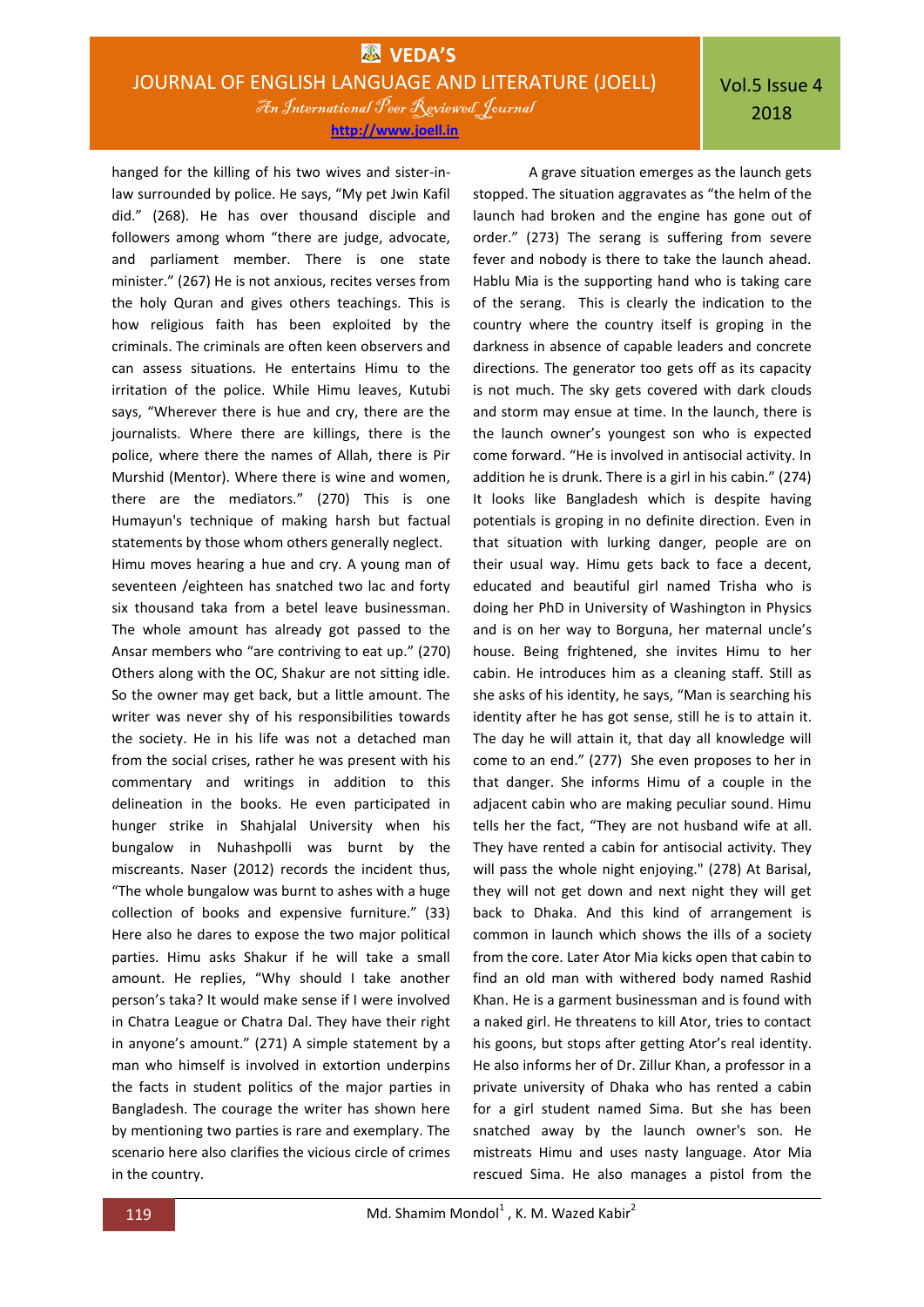owner's son and gets empowered. The writer comments that in Dhaka "universities have crept in everywhere. In any lane of Dhanmondi, there are three/four universities. Universities have been established renting a medium size building. The garage of the house turns into the office of the Vice Chancellor." (290) Thus the writer shows the miserable condition of education, moral standing of the educated and wealthy in two short anecdotes. Zaman observes about Humayun Ahmed's mission, "It is not that he has not lashed out at the hollowness of the upper class. He rather attacked them severely and boldly." (197)

Himu then comes out as the journalist of Kaler Chitkar to see and collects information. He tells us of the Answar members, three of them fled and one is caught by the people and tied to a pole. Rustom, the treasurer of Barisal Truck Drivers Association, has emerged as the leader and is instigating the people and making them chant slogan 'Allahuakbar' to arrange a public court to throw the caught one to the river. The writer here shows how leaders are created from nowhere and they execute their will using public's name and subtly use religious sentiment. The snatcher is also caught and tied tightly with rope. Often they are beaten to death and some of them live crippled and among the "beggar class, the crippled husband has extra value." (279) The tea stall owner also gets caught, but he is sure that his mentor Ator Mia will surely rescue him and take the control of the whole launch. Thus one triumphs on another but crimes perpetuate. The Pir exhorts Himu about the benefit of watery death in religion, he himself is planning to escape by jumping into the river. Thus he also shows common duality among us. Even in that situation, Shakur and his friend are watching that video presenting themselves as "The sample of middle class mentality. Keeping away from troubles and passing time in personal enjoyment." (282)

Then only Himu comes across Ator Mia who is fleeing from Dhaka to escape from RAB to Sundarbans. He has already planned to take control of the launch, caught the Answar battalion members and took the money and gave the OC his share of fifty thousand taka to keep him mum.

Himu in his night walk one day saved Ator Mia from being killed thus turning him his disciple who said, "Himu vai, you are not human being, something different. From now onward, I am your slave." Ator has a shop in front of Baitul Mukarram named The New Medina Ator House, but he makes transaction of small weapons in cartoons. He kills man but he says, "I have never killed any human being. Man is not always human being. Many hyenas also roam in the look of human beings. If they are over with, the world will get benefited." (285)

The novel draws a dismal picture where most of the people are ethically bankrupt, mentally unsound, socially double faced and at the core hypocrite. By dealing heavily with the negative or rotten at heart characters unreservedly, he has attempted to divulge the hollowness of our country, ills and wounds embebbed inside. The people commonly held high are stripped naked. Pir Kutubi is a convict of murder, the police members are openly involved in bribery, the Answar members are involved in snatching, businessmen are immoral and always after money, teachers are depraved, politicians are extreme exploiters and youth are without any sign of prospects. Sympathy, pity, kindness and other human qualities have driven back at the heart of the paupers, beggars and even the terrorist. So we see that the writer concentrates more on the people in the driving seat of the country, the terrorists, businessmen, religious persons and security personnel. This goes well with Haider Hussain's popular patriotic song, "What we were supposed to see/And we are to see/what we were supposed to think/ what we are thinking /even after twenty years, I'm searching my liberty." The country has ranked topper in the corruption ranking of the world. Democracy and judiciary have almost collapsed. Thuggish practices are rampant resulting in domination of those people. Corruption and degradation have come to such a point that there is no prospect in near future as the victory of the common people is thin and bleak. Sirajul Islam Chowdhury, the preeminent thinker said about the impending election, "No matter who wins the election, people will lose." However, the writer in the end has arranged for tauba, a type confession. Azan is being called. People are engrossed in reciting from